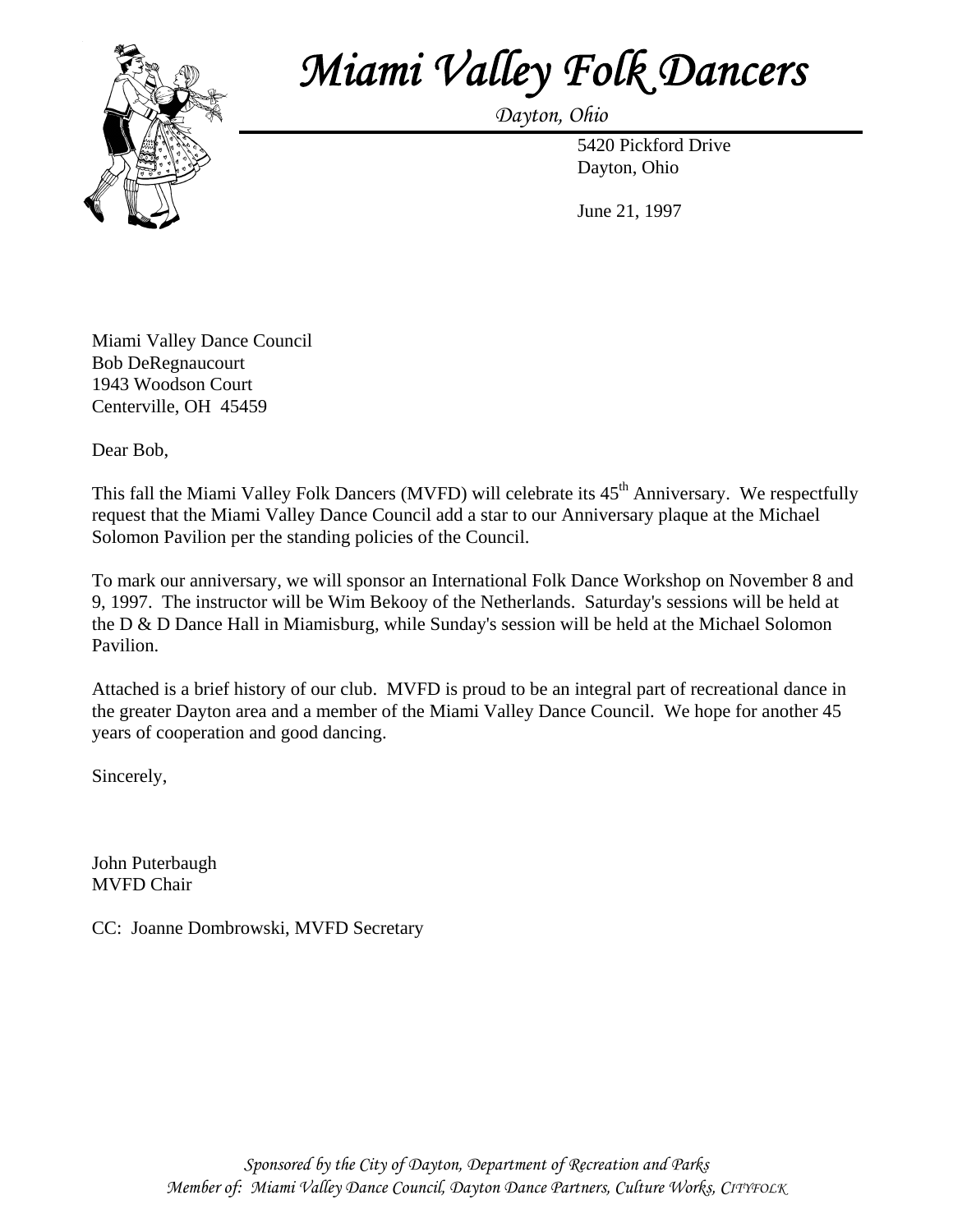MVFD June 21, 1997 Page 2 of 3

In 1997, the Miami Valley Folk Dancers celebrate its 45 th Anniversary.

Folk dancing in Dayton started in 1947 when Michael Solomon, a recreation employee for the City of Dayton, was introduced to international folk dancing by neighbors.

Miami Valley Folk Dancers started as a class in 1952 sponsored by the City of Dayton, Recreation Department. The class was so successful that a new club was formed, led by Michael Solomon. The initial membership fee was \$1.00 per month, which remained in effect until this year. Today, the club, about 80 members strong, is led by a council with many people serving on committees and teaching and leading dances.

Over the years Miami Valley Folk Dancers has been dedicated to learning new dances, increasing members appreciation for many diverse cultures. (MVFD was into cultural diversity long before it was politically correct to tout cultural diversity.) In its history the club has sponsored 62 weekend workshops with nationally and internationally known instructors. With each workshop we immersed ourselves into the culture of other countries with dance, singing, costumes, food, and fellowship. These workshops introduced us to the cultures of Scotland, Ireland, the Balkans, Germany, Poland, Denmark, Israel, England, Hungary, Greece, Canada, Italy, Romania, Armenia, Bulgaria, Austria, and many others. Mini-workshops have introduced us to the cultures of Russia, Turkey, Scandinavia, Slovenia, Croatia, and Africa.

The Miami Valley Folk Dancers and its members have been very active in the Dayton community. We have done countless demonstrations for nursing homes, schools, festivals, and community groups. From 1957 to 1961 our group opened the winter Sunday Music Series at the Dayton Art Institute. Our members were instrumental in developing a significant folk dance program with the Girl Scouts in the 50's and 60's. Several of those girl scout leaders became active members of our club. Other members have helped local ethnic clubs such as the Yugoslavs, French, and Italians, form their own dance groups and recapture the dances of their own cultures. In addition to our own weekly beginners class,

*Sponsored by the City of Dayton, Department of Recreation and Parks Member of: Miami Valley Dance Council, Dayton Dance Partners, Culture Works, CITYFOLK*